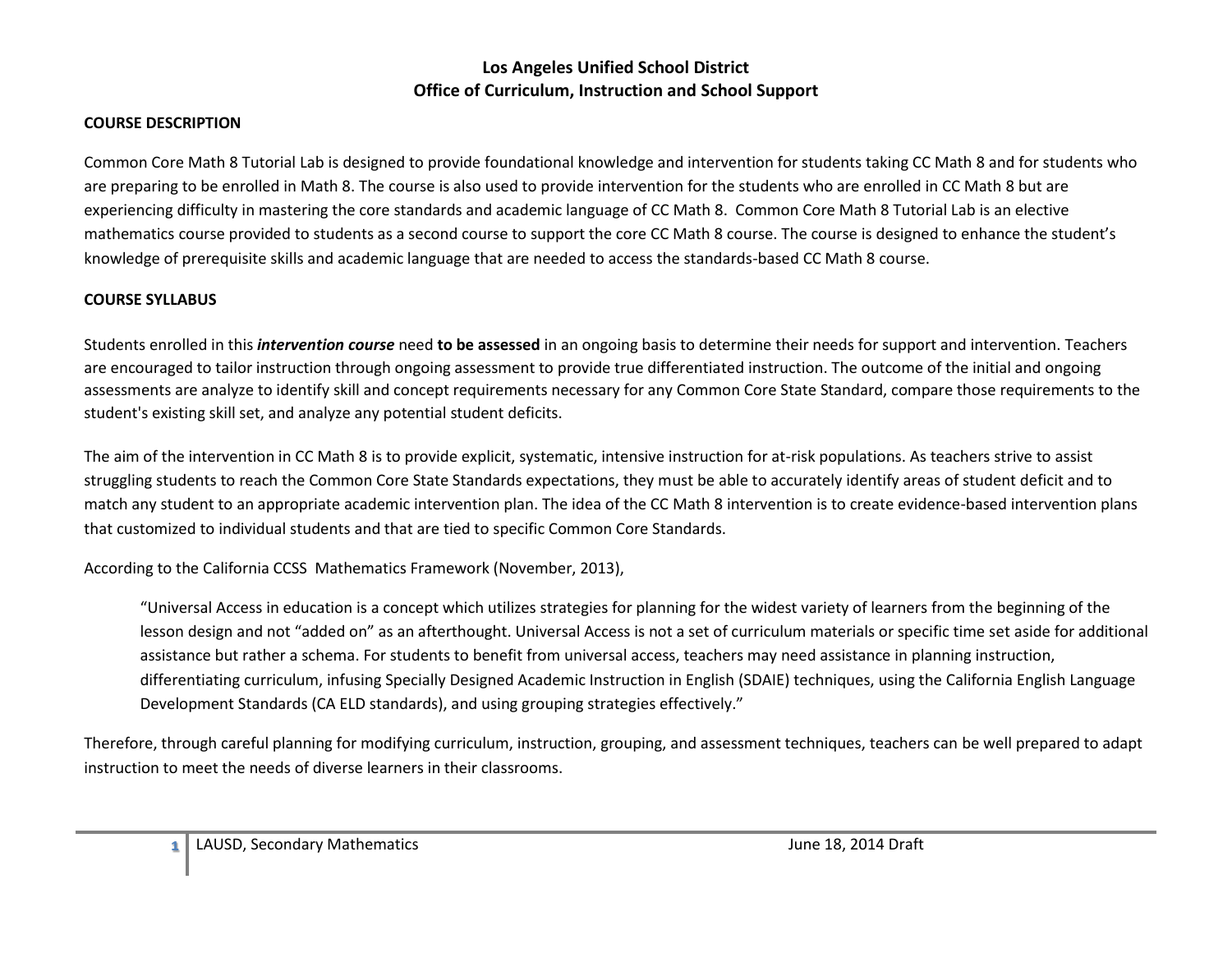#### **RATIONALE FOR SELECTED STANDARDS TO SUPPORT CC MATH 8**

Standards selected for this course were based on the prerequisite standards needed to master Common Core Standards for 8th Grade Math. All of the Common Core Standards for 8th Grade Math listed in LAUSD curriculum map were analyzed. Standards were chosen from 4th, 5th, 6th and 7th grade Common Core standards that are prerequisites to the standards in Common Core 8th Grade Math as referenced by the wire diagram from Jason Zimba. By teaching these standards students will learn and reinforce math knowledge that supports standards taught in Common Core Math 8. The objective is to support students transitioning from California Standards to Common Core and help ensure success in the Common Core 8th Grade Math.

#### **Multi-tier Mathematics Interventions**

Gersten et. al. (2009) in the Practice Guide "[Assisting Students Struggling with Mathematics: RtI for Elementary and Middle School](http://ies.ed.gov/ncee/wwc/pdf/practice_guides/rti_math_pg_042109.pdf)" presented evidence for the effectiveness of combinations of systematic and explicit instruction that include teacher demonstrations and think alouds early in the lesson, unit, or module; student verbalization of how a problem was solved; scaffolded practice; and immediate corrective feedback. In instruction that is systematic, concepts are introduced in a logical, coherent order and students have many opportunities to apply each concept. Below are the recommendations (Recommendations 3 and 4 received strong evidence rating).

**Recommendation 1**. Screen all students to identify those at risk for potential mathematics difficulties and provide interventions to students identified as at risk. *It is suggested that you use any of the following instruments to screen students: MDTP, Scholastic Math Inventory, Easy CMB, etc.*

**Recommendation 2**. Instructional materials for students receiving interventions should focus intensely on in-depth treatment of whole numbers in kindergarten through grade 5 and on rational numbers in grades 4 through 8. These materials should be selected by committee.

**Recommendation 3**. Instruction during the intervention should be explicit and systematic. This includes providing models of proficient problem solving, verbalization of thought processes, guided practice, corrective feedback, and frequent cumulative review.

**Recommendation 4**. Interventions should include instruction on solving word problems that is based on common underlying structures. *Teachers may consider using some of the strategies in "[Improving Mathematical Problem Solving in Grades 4 Through 8](http://ies.ed.gov/ncee/wwc/pdf/practice_guides/mps_pg_052212.pdf)" in teaching students problem solving*.

**Recommendation 5**. Intervention materials should include opportunities for students to work with visual representations of mathematical ideas and interventionists should be proficient in the use of visual representations of mathematical ideas.

**Recommendation 6**. Interventions at all grade levels should devote about 10 minutes in each session to building fluent retrieval of basic arithmetic facts.

**Recommendation 7**. Monitor the progress of students receiving supplemental instruction and other students who are at risk.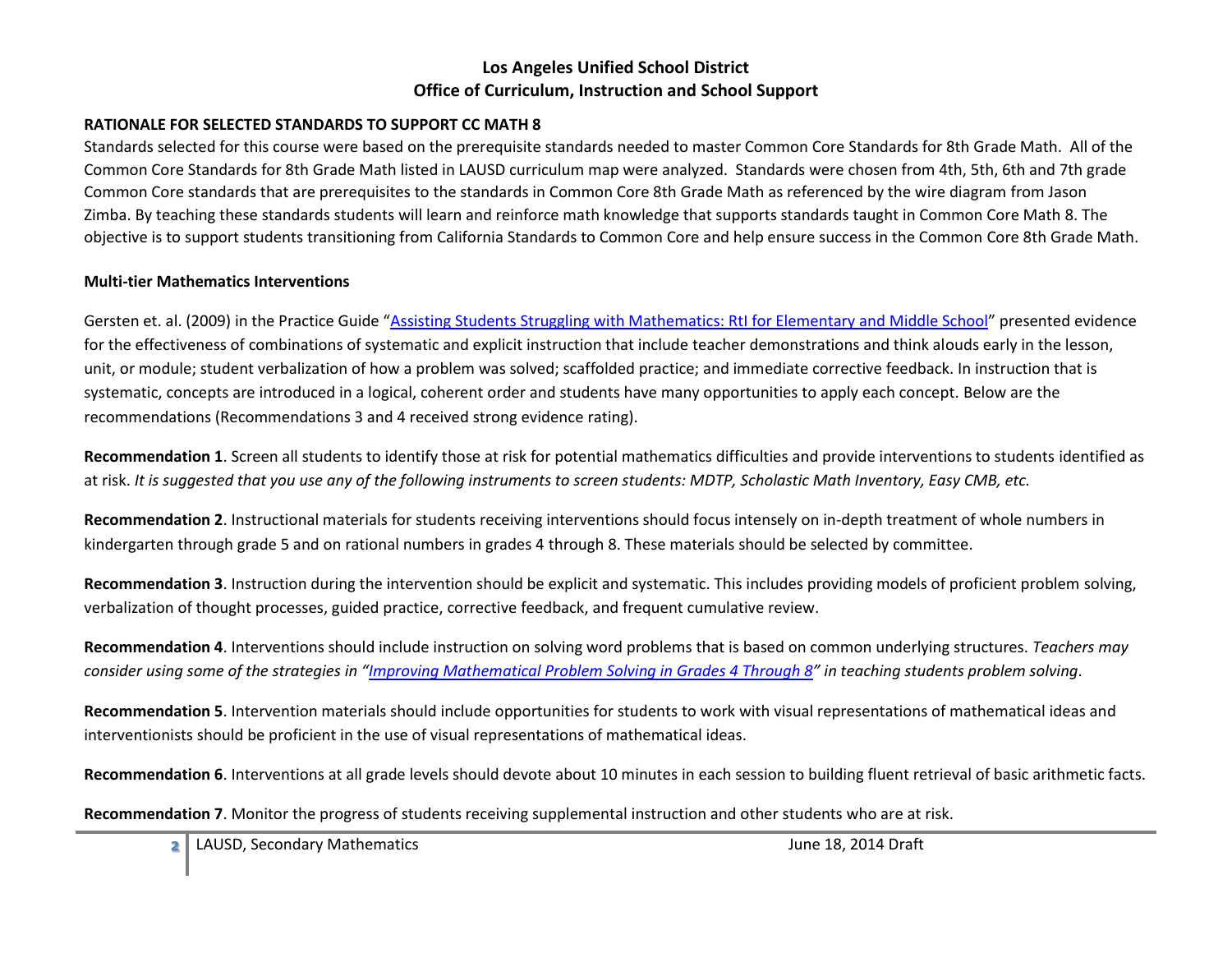| <b>Concepts/Clusters</b>                                                                                 | <b>Standards to Support Math 8</b>                                                                                                                                                                                                                                                                                                                                                                                                                                                                                                          | Unit         | <b>Resources / Strategies</b>                                                                                                                                                                                                                                                                                                                                                                                                                                                                                                                                                                |
|----------------------------------------------------------------------------------------------------------|---------------------------------------------------------------------------------------------------------------------------------------------------------------------------------------------------------------------------------------------------------------------------------------------------------------------------------------------------------------------------------------------------------------------------------------------------------------------------------------------------------------------------------------------|--------------|----------------------------------------------------------------------------------------------------------------------------------------------------------------------------------------------------------------------------------------------------------------------------------------------------------------------------------------------------------------------------------------------------------------------------------------------------------------------------------------------------------------------------------------------------------------------------------------------|
| Understand and<br>apply the<br>Pythagorean<br>Theorem.                                                   | 6.G.3 Draw polygons in the coordinate plane<br>given coordinates for the vertices; use<br>coordinates to find the length of a side<br>joining points with the same first coordinate<br>or the same second coordinate. Apply these<br>techniques in the context of solving real-<br>world and mathematical problems.<br>7.G.6 Solve real-world and mathematical<br>problems involving area, volume and surface<br>area of two- and three dimensional objects<br>composed of triangles, quadrilaterals,<br>polygons, cubes, and right prisms. | $\mathbf{1}$ | 1. Technology to show visual representations of geometric figures:<br>Geometry sketchpad<br>2. Use visuals to illustrate multiple representations of rate of change<br>3.7.G.6 Estimations and Approximations: The Money Munchers<br>http://map.mathshell.org/materials/lessons.php?taskid=220#task220                                                                                                                                                                                                                                                                                       |
| Know that there are<br>numbers that are not<br>rational, and<br>approximate them by<br>rational numbers. | 7.NS.2d Convert a rational number to a<br>decimal using long division; know that the<br>decimal from of a rational number terminates<br>in 0s or eventually repeats.                                                                                                                                                                                                                                                                                                                                                                        | $\mathbf{1}$ | 1. Number line model for operation with integers<br>2. Use of chips model (positive/negative numbers) for creating 0-<br>pairs.<br>3. Use a foldable for integer rules.                                                                                                                                                                                                                                                                                                                                                                                                                      |
| Work with radicals<br>and integer<br>exponents.                                                          | 4.0A.2 Multiply or divide to solve word<br>problems involving multiplicative<br>comparison, e.g., by using drawings and<br>equations with a symbol for the unknown<br>number to represent the problem,<br>distinguishing multiplicative comparison from<br>additive comparison.<br>5.NBT.2 Explain patterns in the number of<br>zeros of the product when multiplying a<br>number by powers of 10, and explain                                                                                                                              | $\mathbf{1}$ | 1. Teachers are strongly encouraged to use algebra tiles or "Hands On<br>Equations"© as students are developing a connection from concrete<br>mathematical representations to abstract notions of variables.<br>2. Spreadsheets are a powerful tool to help students understand the<br>concept of variable because you can use formulas that are dependent<br>on the values in a cell and then change the value in the cell. It is very<br>easy for students to see how changing the value of the variable<br>affects the value of the cell with the formula.<br>3.6. EE Distance to School: |
| LAUSD, Secondary Mathematics<br>June 18, 2014 Draft<br>3                                                 |                                                                                                                                                                                                                                                                                                                                                                                                                                                                                                                                             |              |                                                                                                                                                                                                                                                                                                                                                                                                                                                                                                                                                                                              |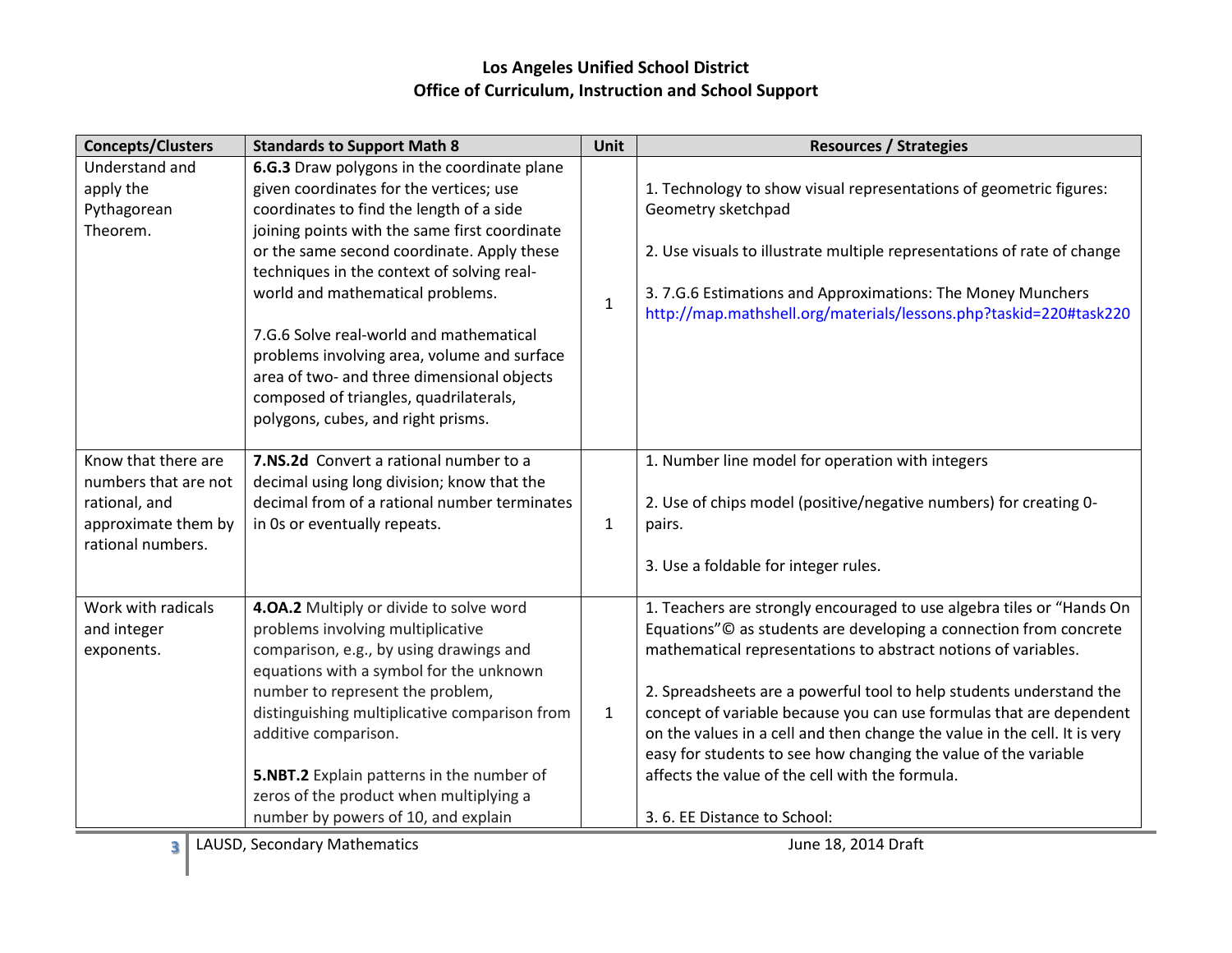#### **Concepts/Clusters Standards to Support Math 8 Unit Resources / Strategies** patterns in the placement of the decimal point when a decimal is multiplied or divided by a power of 10. Use whole-number exponents to denote powers of 10. **6.EE.1** Write and evaluate numerical expressions involving whole-number exponents. **6.EE.5** Understand solving an equation or inequality as a process of answering a question: which values from a specified set, if any, make the equation or inequality true? Use substitution to determine whether a given number in a specified set makes an equation or inequality true. **7.EE.3** Solve multi-step real-life and mathematical problems posed with positive and negative rational numbers in any form (whole numbers, fractions, and decimals), using tools strategically. Apply properties of operations to calculate with numbers in any form; convert between forms as appropriate; and assess the reasonableness of answers using mental computation and estimation strategies. *For example: If a woman making \$25 an hour gets a 10% raise, she will make an additional 1/10 of her salary an hour, or \$2.50, for a new salary of \$27.50. If you want to place a towel bar 9 3/4 inches long in the*  http://www.illustrativemathematics.org/illustrations/540 4. 6.EE Rectangle Perimeter 1: http://www.illustrativemathematics.org/illustrations/421 5. 6.EE Equivalent Expressions: http://www.illustrativemathematics.org/illustrations/542 6. 6.EE Rectangle Perimeter 2: http://www.illustrativemathematics.org/illustrations/461 7. 6.EE Log Ride: http://www.illustrativemathematics.org/illustrations/673 8. 6.EE Morning Walk: http://www.illustrativemathematics.org/illustrations/1107 9. 6.EE Fishing Adventures 1: <http://www.illustrativemathematics.org/illustrations/642> 10. Number line model for operation with integers 11. Use of chips model (positive/negative numbers) for creating 0 pairs. 12. Use a foldable for integer rules. 13. 7.NS.3 Comparing Freezing Points <http://www.illustrativemathematics.org/illustrations/314> 14. 7.NS.3 Operations on the number line http://www.illustrativemathematics.org/illustrations/46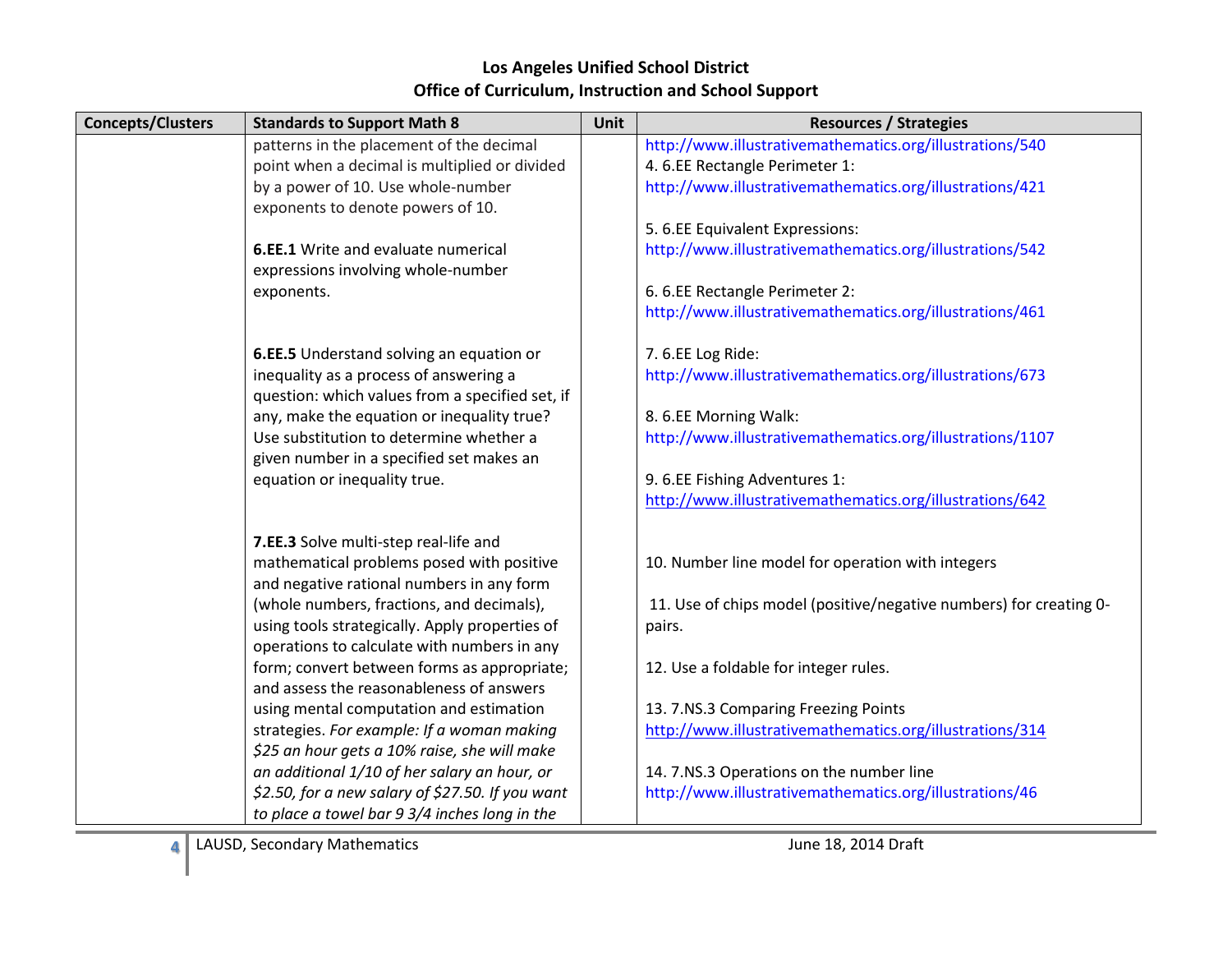| <b>Concepts/Clusters</b> | <b>Standards to Support Math 8</b>               | Unit           | <b>Resources / Strategies</b>                                           |
|--------------------------|--------------------------------------------------|----------------|-------------------------------------------------------------------------|
|                          | center of a door that is 27 1/2 inches wide,     |                |                                                                         |
|                          | you will need to place the bar about 9 inches    |                |                                                                         |
|                          | from each edge; this estimate can be used as     |                |                                                                         |
|                          | a check on the exact computation.                |                |                                                                         |
|                          | 7.NS.3 Solve real-world and mathematical         |                |                                                                         |
|                          | problems involving the four operations with      |                |                                                                         |
|                          | rational numbers.                                |                |                                                                         |
|                          |                                                  |                |                                                                         |
|                          |                                                  |                |                                                                         |
| <b>Concepts/Clusters</b> | <b>Standards to Support Math 8</b>               | Unit           | <b>Resources / Strategies</b>                                           |
| Understand the           | 7.RP.2 Recognize and represent proportional      |                | 1. Use ratio tables, graphing calculator, connecting graphs, tables and |
| connections between      | relationships between quantities.                |                | the use of the four fold method                                         |
| proportional             | a. Decide whether two quantities are in a        |                |                                                                         |
| relationships, lines     | proportional relationship, e.g., by testing for  |                | 2. 7.RP.2 Music Companies, Variations 1                                 |
| and linear equations.    | equivalent ratios in a table or graphing on a    |                | http://illustrativemathematics.org/illustrations/95                     |
|                          | coordinate plane and observing whether the       |                |                                                                         |
|                          | graph is a straight line through the origin.     |                | 3. National Library of Virtual Manipulatives                            |
|                          |                                                  |                | http://nlvm.usu.edu/en/nav/grade_g_3.html                               |
|                          | b. Identify the constant of proportionality      |                |                                                                         |
|                          | (unit rate) in tables, graphs, equations,        |                | 4.7.G.1 Floor Plan                                                      |
|                          | diagrams, and verbal descriptions of             | $\overline{2}$ | http://illustrativemathematics.org/illustrations/107                    |
|                          | proportional relationships.                      |                |                                                                         |
|                          |                                                  |                | 5. Real-world connections (e.g. Use grocery store ads to find unit      |
|                          | c. Represent proportional relationships by       |                | rates for various products)                                             |
|                          | equations. For example, if total cost t is       |                |                                                                         |
|                          | proportional to the number n of items            |                | 6. Structured instructional conversations (Think-Pair-Share)            |
|                          | purchased at a constant price p, the             |                | 7. Peer Tutoring                                                        |
|                          | relationship between the total cost and the      |                |                                                                         |
|                          | number of items can be expressed as $t = pn$ .   |                | 8. Journal writing prompts (link)                                       |
|                          | d. Explain what a point $(x, y)$ on the graph of |                |                                                                         |
|                          | a proportional relationship means in terms of    |                | 9. Use visuals to illustrate multiple representations of rate of        |
|                          |                                                  |                |                                                                         |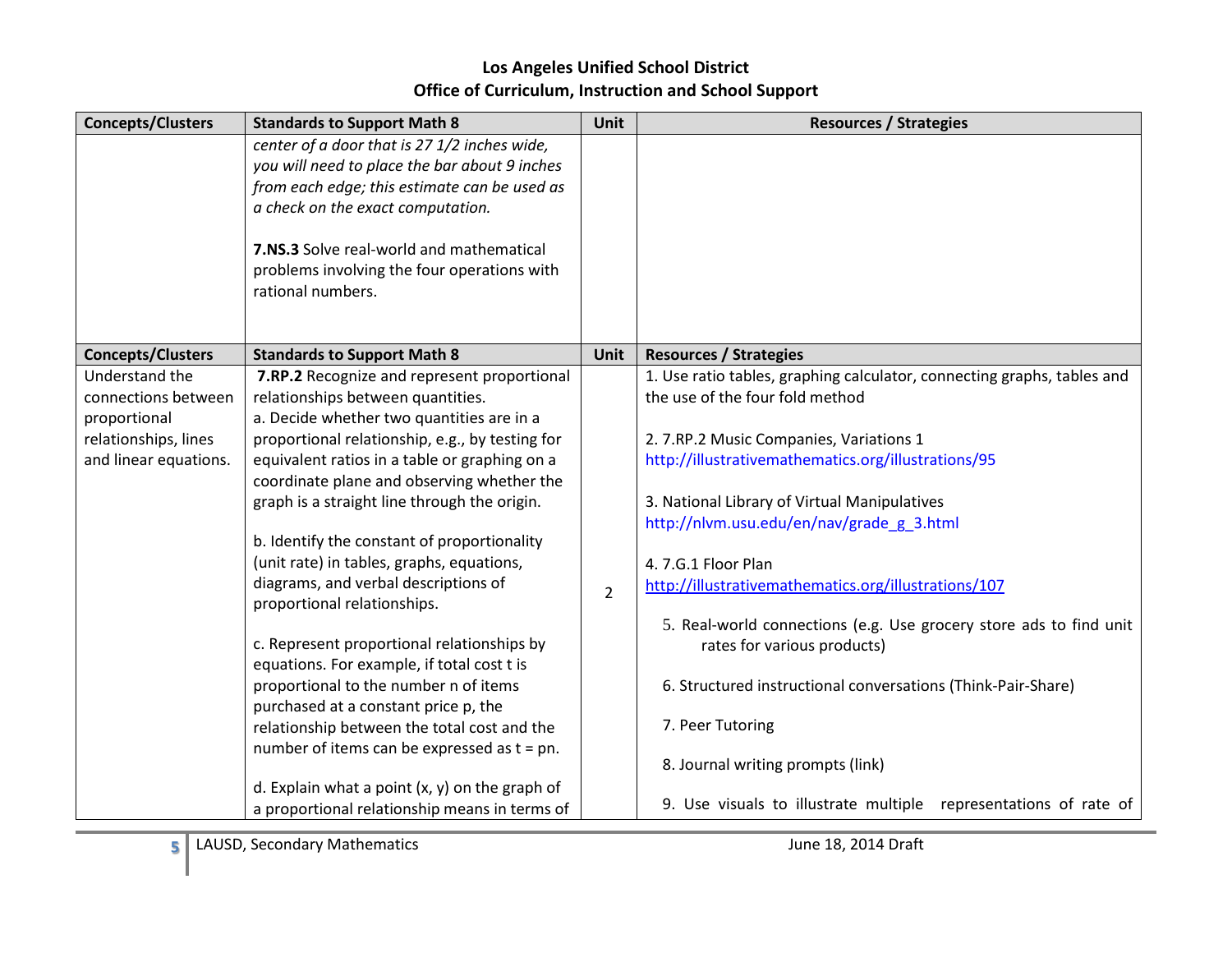| <b>Concepts/Clusters</b>                                                                | <b>Standards to Support Math 8</b>                                                                                                                                                                                                                                                                                                                                                                                                                                                                                                                                                                                                                                                                                                                                                                                                                                      | <b>Unit</b>    | <b>Resources / Strategies</b>                                                                                                                                                                                                                                                                                                                                                                                                                                                                                                                                                                                                                                                                                    |
|-----------------------------------------------------------------------------------------|-------------------------------------------------------------------------------------------------------------------------------------------------------------------------------------------------------------------------------------------------------------------------------------------------------------------------------------------------------------------------------------------------------------------------------------------------------------------------------------------------------------------------------------------------------------------------------------------------------------------------------------------------------------------------------------------------------------------------------------------------------------------------------------------------------------------------------------------------------------------------|----------------|------------------------------------------------------------------------------------------------------------------------------------------------------------------------------------------------------------------------------------------------------------------------------------------------------------------------------------------------------------------------------------------------------------------------------------------------------------------------------------------------------------------------------------------------------------------------------------------------------------------------------------------------------------------------------------------------------------------|
|                                                                                         | the situation, with special attention to the<br>points $(0, 0)$ and $(1, r)$ where r is the unit rate.<br>7.G.1 Solve problems involving scale<br>drawings of geometric figures, including<br>computing actual lengths and areas from a<br>scale drawing and reproducing a scale<br>drawing at a different scale.                                                                                                                                                                                                                                                                                                                                                                                                                                                                                                                                                       |                | change                                                                                                                                                                                                                                                                                                                                                                                                                                                                                                                                                                                                                                                                                                           |
| Analyze and solve<br>linear equations and<br>pairs of simultaneous<br>linear equations. | 6.EE.5 Understand solving an equation or<br>inequality as a process of answering a<br>question: which values from a specified set, if<br>any, make the equation or inequality true?<br>Use substitution to determine whether a<br>given number in a specified set makes an<br>equation or inequality true.<br>7.EE.1 Apply properties of operations as<br>strategies to add, subtract, factor, and<br>expand linear expressions with rational<br>coefficients<br>7.EE.4 Use variables to represent quantities<br>in a real-world or mathematical problem, and<br>construct simple equations and inequalities<br>to solve problems by reasoning about the<br>quantities.<br>a. Solve word problems leading to equations<br>of the form $px + q = r$ and $p(x + q) = r$ , where<br>p, q, and r are specific rational numbers.<br>Solve equations of these forms fluently. | $\overline{2}$ | 1.6.EE Equivalent Expressions<br>http://www.illustrativemathematics.org/illustrations/542<br>2. 7.EE.A Equivalent Expressions<br>http://illustrativemathematics.org/illustrations/543<br>3. 7.EE.B Guess my Number<br>http:/illustrativemathematics.org/illustrations/712<br>4. Real world questions (use equations to set up a home budget, e.g.<br>% of take-home pay for rent, utilities, food, savings, etc.)<br>5. Structured instructional conversations (Think-Pair-Share)<br>6. Peer Tutoring<br>7. Journal writing prompts - http://futureofmath.misterteacher<br>.com/Writing%20Prompts.pdf (link)<br>8. Questioning Strategies - http://www.utdanacenter.org/mat<br>htoolkit/support/questioning.php; |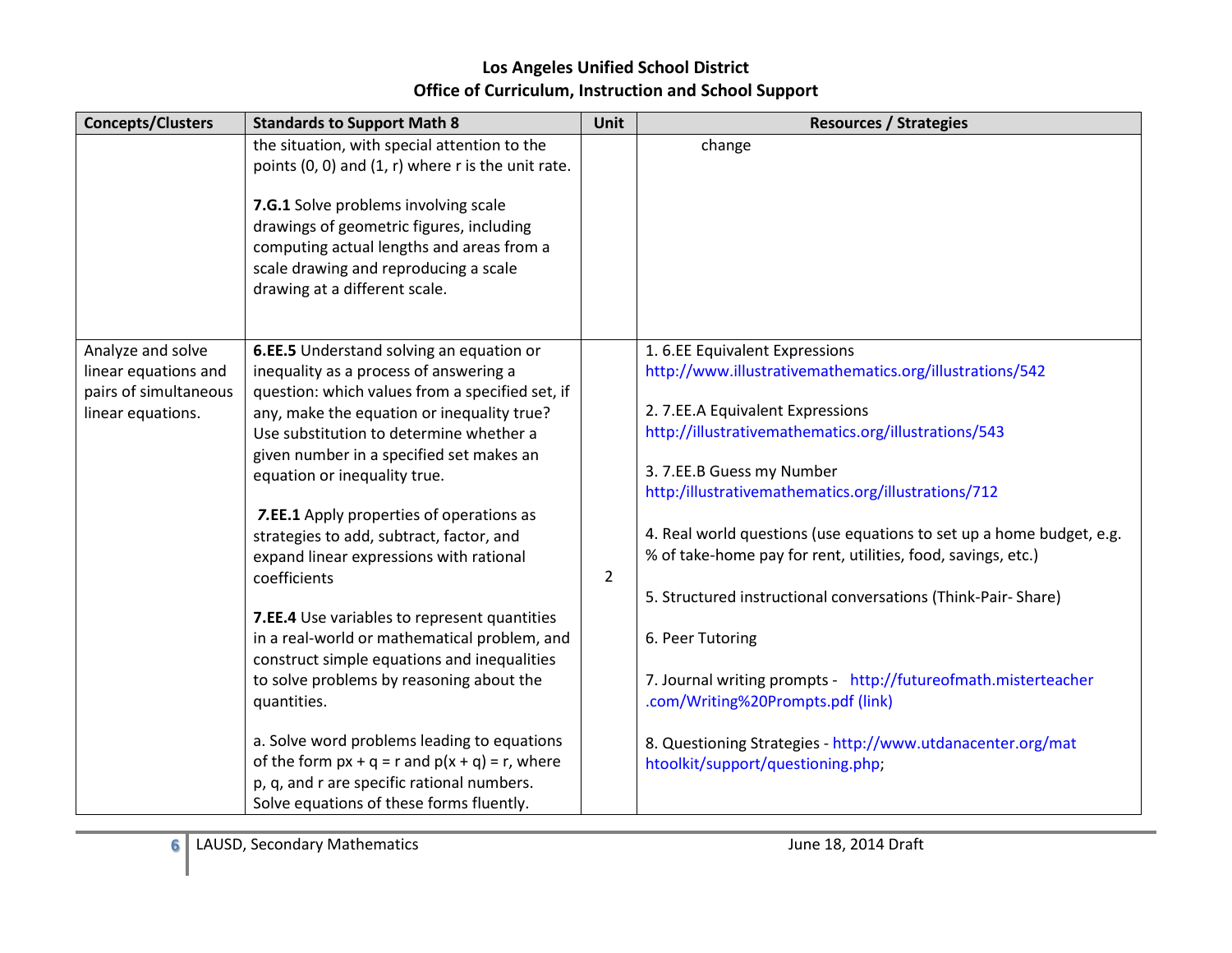| <b>Concepts/Clusters</b>       | <b>Standards to Support Math 8</b>                                                                 | Unit        | <b>Resources / Strategies</b>                                           |
|--------------------------------|----------------------------------------------------------------------------------------------------|-------------|-------------------------------------------------------------------------|
|                                | Compare an algebraic solution to an<br>arithmetic solution, identifying the sequence               |             |                                                                         |
|                                | of the operations used in each approach. For                                                       |             |                                                                         |
|                                | example, the perimeter of a rectangle is 54                                                        |             |                                                                         |
|                                | cm. Its length is 6 cm. What is its width?                                                         |             |                                                                         |
| <b>Concepts/Clusters</b>       | <b>Standards to Support Math 8</b>                                                                 | <b>Unit</b> | <b>Resources / Strategies</b>                                           |
| Apply and extend               | 7.RP.2 Recognize and represent proportional                                                        |             | 1. Real-world connections (e.g. Use grocery store ads to find unit      |
| previous                       | relationships between quantities.                                                                  |             | rates for various products)                                             |
| understandings of              | a. Decide whether two quantities are in a                                                          |             |                                                                         |
| numbers to the                 | proportional relationship, e.g., by testing for                                                    |             | 2. Structured instructional conversations (Think-Pair-Share)            |
| system of rational<br>numbers. | equivalent ratios in a table or graphing on a<br>coordinate plane and observing whether the        |             | 3. Peer Tutoring                                                        |
|                                | graph is a straight line through the origin.                                                       |             |                                                                         |
|                                | b. Identify the constant of proportionality                                                        |             | 4. Journal writing prompts (link)                                       |
|                                | (unit rate) in tables, graphs, equations,                                                          |             |                                                                         |
|                                | diagrams, and verbal descriptions of                                                               |             | 5. Use visuals to illustrate multiple representations of rate of change |
|                                | proportional relationships.                                                                        | 3           |                                                                         |
|                                | c. Represent proportional relationships by                                                         |             | 6. 7.RP.2 Music Companies, Variations 1                                 |
|                                | equations. For example, if total cost t is                                                         |             | http://illustrativemathematics.org/illustrations/95                     |
|                                | proportional to the number n of items                                                              |             |                                                                         |
|                                | purchased at a constant price p, the                                                               |             | 7. http://www.arcademicskillbuilders.com/games/ratio-blaster/ratio-     |
|                                | relationship between the total cost and the                                                        |             | blaster.html                                                            |
|                                | number of items can be expressed as $t = pn$ .                                                     |             |                                                                         |
|                                | d. Explain what a point $(x, y)$ on the graph of                                                   |             |                                                                         |
|                                | a proportional relationship means in terms of                                                      |             |                                                                         |
|                                | the situation, with special attention to the                                                       |             |                                                                         |
| Apply and extend               | points $(0, 0)$ and $(1, r)$ where r is the unit rate.<br>6.NS.8 Solve real-world and mathematical |             | 1. Use of number line                                                   |
| previous                       | problems by graphing points in all four                                                            |             |                                                                         |
| understandings of              | quadrants of the coordinate plane. Include                                                         | 3           | 2. Use of human graph                                                   |
| numbers to the                 | use of coordinates and absolute value to find                                                      |             |                                                                         |
| system of rational             | distances between points with the same first                                                       |             | 3. Using common denominators to divide fractions                        |
|                                |                                                                                                    |             |                                                                         |

**7** LAUSD, Secondary Mathematics **June 18, 2014 Draft**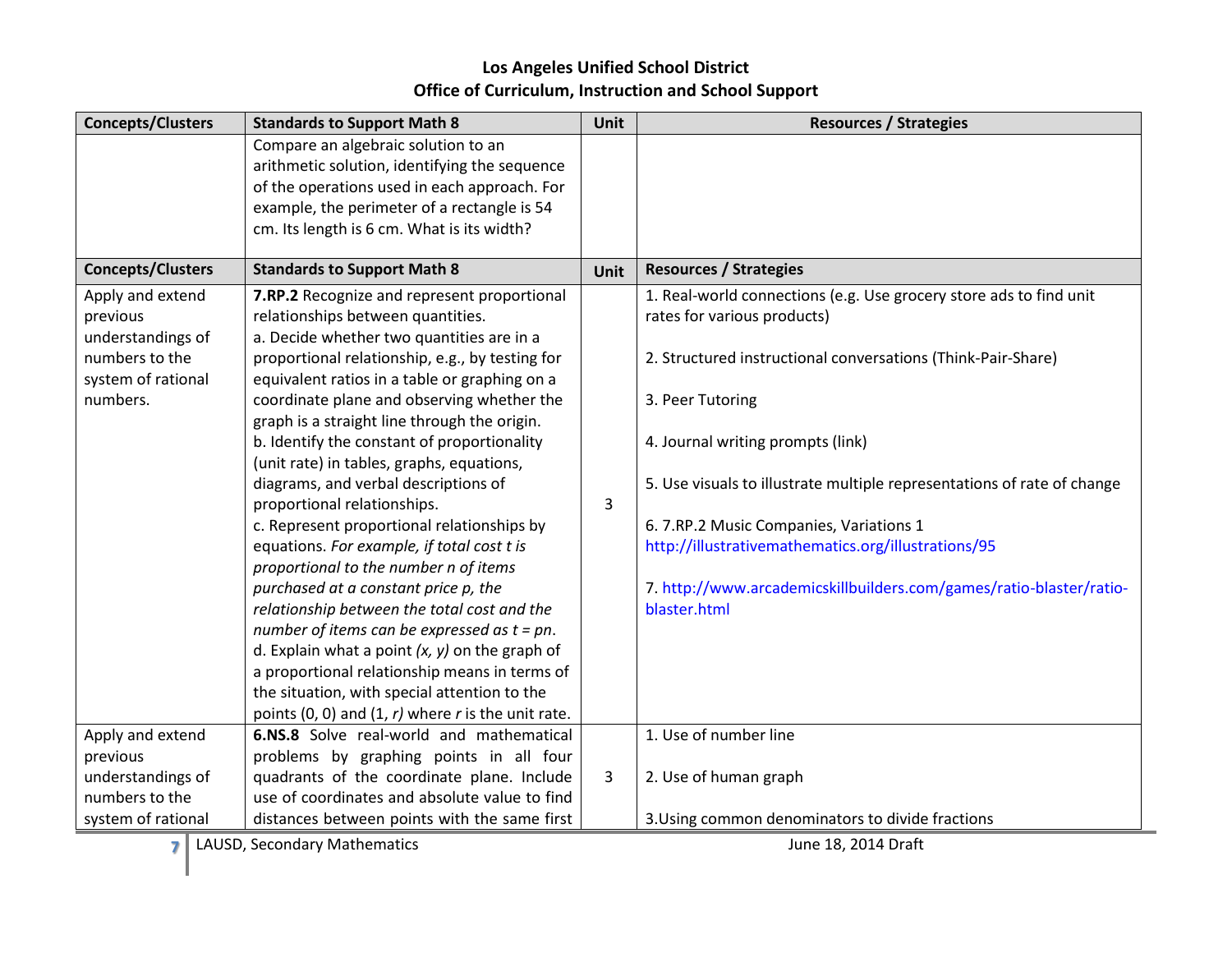| <b>Concepts/Clusters</b>                                              | <b>Standards to Support Math 8</b>            | Unit | <b>Resources / Strategies</b>                                      |
|-----------------------------------------------------------------------|-----------------------------------------------|------|--------------------------------------------------------------------|
| numbers.                                                              | coordinate or the same second coordinate.     |      |                                                                    |
|                                                                       | + $y^2$ ).                                    |      | 4. Journal / Quick Write Prompts                                   |
|                                                                       |                                               |      |                                                                    |
|                                                                       |                                               |      | 5.6.NS Cup of Rice                                                 |
|                                                                       |                                               |      | http://s3.amazonaws.com/illustrativemathematics/illustration_pdfs/ |
|                                                                       |                                               |      | 000/000/463/original/illustrative_mathematics_463.pdf?1343856961   |
|                                                                       |                                               |      | 6. 6.NS Dan's Division Strategy                                    |
|                                                                       |                                               |      | http://www.illustrativemathematics.org/illustration_pdfs/330.pdf   |
|                                                                       |                                               |      | 7.6.NS Interpreting a Division Computation                         |
|                                                                       |                                               |      | http://s3.amazonaws.com/illustrativemathematics/illustration_pdfs/ |
|                                                                       |                                               |      | 000/000/270/original/illustrative_mathematics_270.pdf?1343856975   |
| <b>Concepts/Clusters</b>                                              | <b>Standards to Support Math 8</b>            | Unit | <b>Resources / Strategies</b>                                      |
| Understand                                                            | 6.G.3 Draw polygons in the coordinate plane   |      | 1. Technology to show visual representations of geometric          |
| congruence and                                                        | given coordinates for the vertices; use       |      | figures: Geometry sketchpad                                        |
| similarity using                                                      | coordinates to find the length of a side      |      |                                                                    |
| physical models,                                                      | joining points with the same first coordinate |      | 2. National Library of Virtual Manipulatives                       |
| transparencies, or                                                    | or the same second coordinate. Apply these    |      | http://nlvm.usu.edu/en/nav/grade_g_3.html                          |
| geometry software.                                                    | techniques in the context of solving real-    |      |                                                                    |
|                                                                       | world and mathematical problems.              |      |                                                                    |
|                                                                       |                                               |      | 3. Journal writing prompts (link)                                  |
|                                                                       | 7.G.2 Draw (freehand, with ruler and          |      | 4. Use visuals to illustrate multiple representations of rate of   |
|                                                                       | protractor, and with technology) geometric    | 4    |                                                                    |
|                                                                       | shapes with given conditions. Focus on        |      | change                                                             |
|                                                                       | constructing triangles from three measures of |      | 5. Real-world connections                                          |
|                                                                       | angles or sides, noticing when the conditions |      |                                                                    |
|                                                                       | determine a unique triangle, more than one    |      | 6. Structured instructional conversations (Think-Pair-Share)       |
|                                                                       | triangle, or no triangle.                     |      |                                                                    |
|                                                                       | 7.G.5 Use facts about supplementary,          |      |                                                                    |
|                                                                       | complementary, vertical, and adjacent angles  |      |                                                                    |
|                                                                       | in a multi-step problem to write and solve    |      |                                                                    |
| LAUSD, Secondary Mathematics<br>June 18, 2014 Draft<br>8 <sup>1</sup> |                                               |      |                                                                    |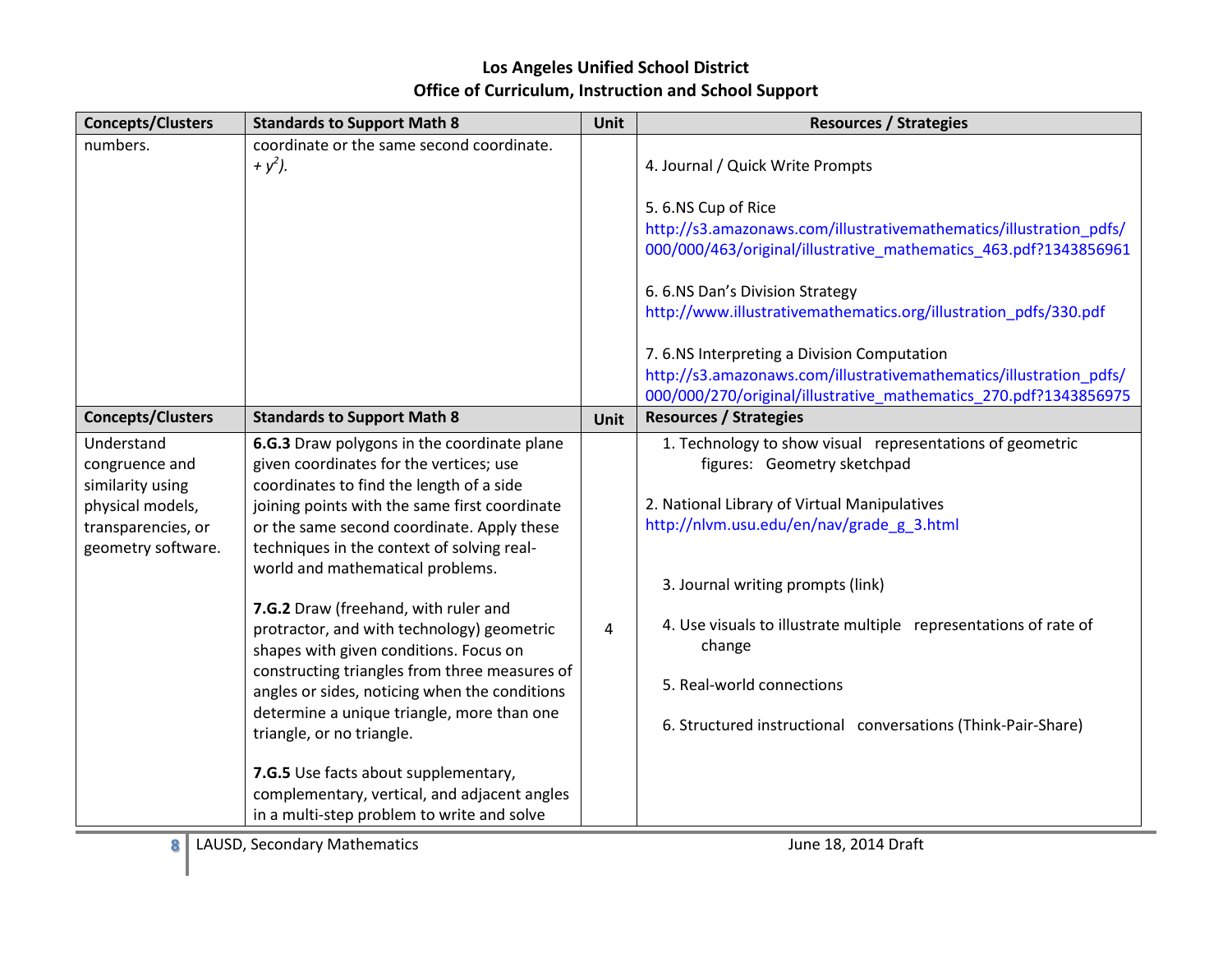| <b>Concepts/Clusters</b> | <b>Standards to Support Math 8</b>                   | Unit | <b>Resources / Strategies</b> |
|--------------------------|------------------------------------------------------|------|-------------------------------|
|                          | simple equations for an unknown angle in a<br>tigure |      |                               |
|                          |                                                      |      |                               |

| <b>Mathematical Practices</b>                                                                                                                                                                                                                                                                                                                                                                                                 | <b>Implementing Mathematical Practices</b>                                                                                                                                                                                                                                                                                                                                                                                                                                                             |
|-------------------------------------------------------------------------------------------------------------------------------------------------------------------------------------------------------------------------------------------------------------------------------------------------------------------------------------------------------------------------------------------------------------------------------|--------------------------------------------------------------------------------------------------------------------------------------------------------------------------------------------------------------------------------------------------------------------------------------------------------------------------------------------------------------------------------------------------------------------------------------------------------------------------------------------------------|
| Make sense of problems and persevere in solving them.<br>1.<br>Reason Abstractly and quantitatively<br>2<br>Construct Viable arguments and critique the reasoning of others.<br>3.<br>Model with mathematics<br>4.<br>Use appropriate tools strategically<br>5.<br>Attend to precision<br>6.<br>Look for and make use of structure<br>Look for and express regularity.<br>8.                                                  | As you begin the year, it is advised that you start with MP1 and MP 3 to set up<br>your expectations of your classroom. This will help you and your students<br>become proficient in the use of these practices. All other practices may be evident<br>based on tasks and classroom activities.                                                                                                                                                                                                        |
| <b>Strategies for Implementing Math Practices</b>                                                                                                                                                                                                                                                                                                                                                                             | <b>Guiding Questions:</b>                                                                                                                                                                                                                                                                                                                                                                                                                                                                              |
| This example is an illustration of how mathematical practice standards can be<br>exemplified in instruction.<br><b>Example:</b> Compare the scenarios below to determine which represents a<br>greater speed. Include a description of each scenario that discusses unit rates<br>in your explanation.<br><b>Scenario 2:</b> The equation for the distance $y$ in miles as a function of the time $x$<br>in hours is: $y=55x$ | MP1:<br>How could you describe what you are trying to find?<br>What do you notice about speed?<br>What information is given in the problem?<br>Describe the relationship between the quantities?<br>4.<br>Describe what you have already tried?<br>5.<br>MP3:<br>What mathematical evidence supports your solution?<br>How can you compare which relationship has greater speed?<br>How did you test whether your approach worked?<br>What is the same and what is different about the scenarios?<br>4 |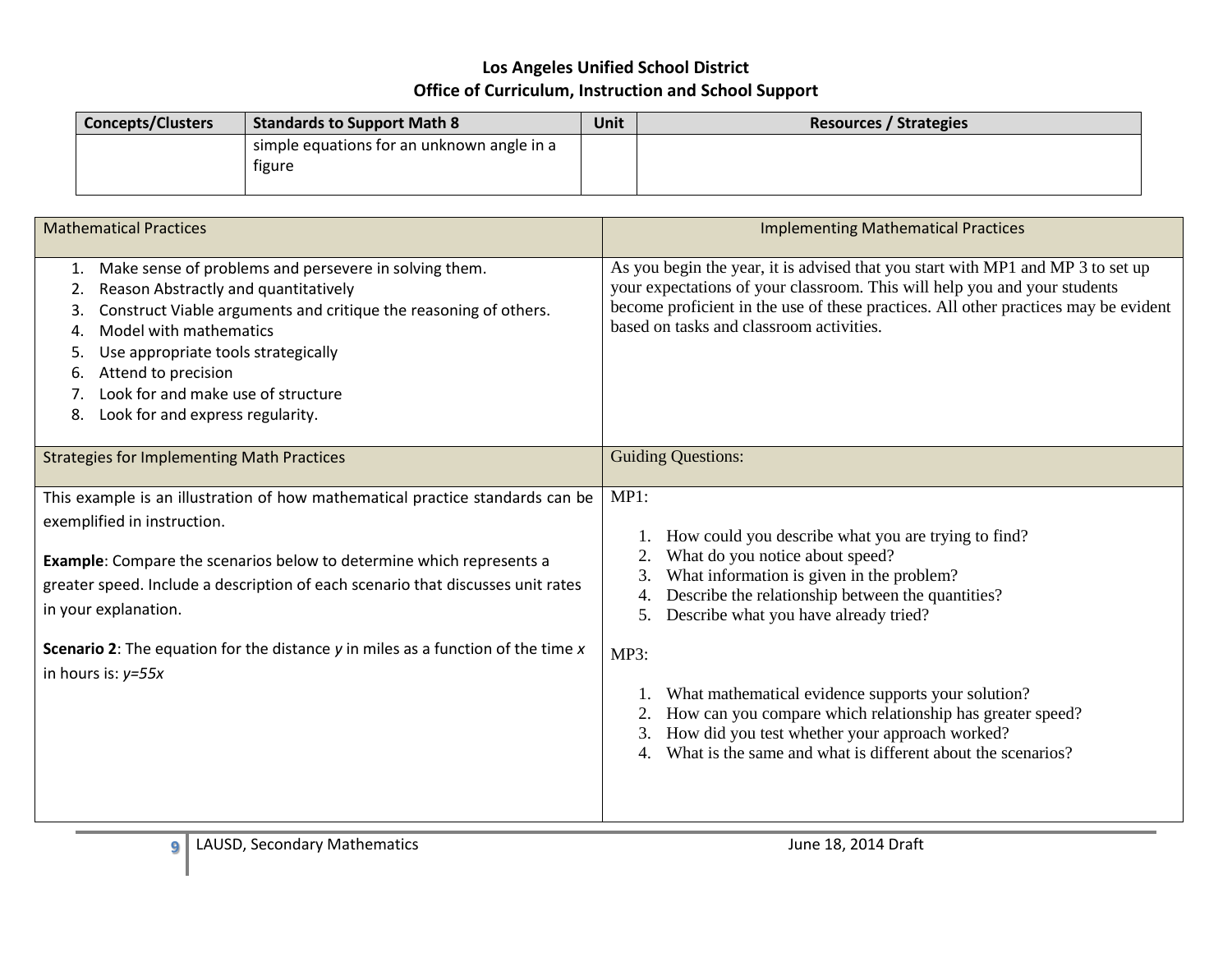

### **References :**

- **1.** LAUSD Curriculum Map, http://math.lausd.net
- **2.** National Governors Association Center for Best Practices, Council of Chief State School Officers. (2010). *Common Core State Standards (Mathematics)*. Washington D.C.: National Governors Association Center for Best Practices, Council of Chief State School Officers.
- **3.** McCallum, W., Zimba, J., Daro, P. (2011, December 26 Draft). *Progressions for the Common Core State Standards in Mathematics*. Cathy Kessel ( Ed.). Retrieved from [http://ime.math.arizona.edu/progressions/#committee.](http://ime.math.arizona.edu/progressions/#committee)
- **4.** Engage NY. (2012). New York Common Core Mathematics Curriculum. Retrieved from [http://www.engageny.org/resource/high-school-algebra-i.](http://www.engageny.org/resource/high-school-algebra-i)
- **5.** Mathematics Assessment Resource Service, University of Nottingham. (2007 2012). Mathematics Assessment Project. Retrieved from [http://map.mathshell.org/materials/index.php.](http://map.mathshell.org/materials/index.php)
- **6.** Smarter Balanced Assessment Consortium. (2012). Smarter Balanced Assessments. Retrieved from [http://www.smarterbalanced.org/.](http://www.smarterbalanced.org/)